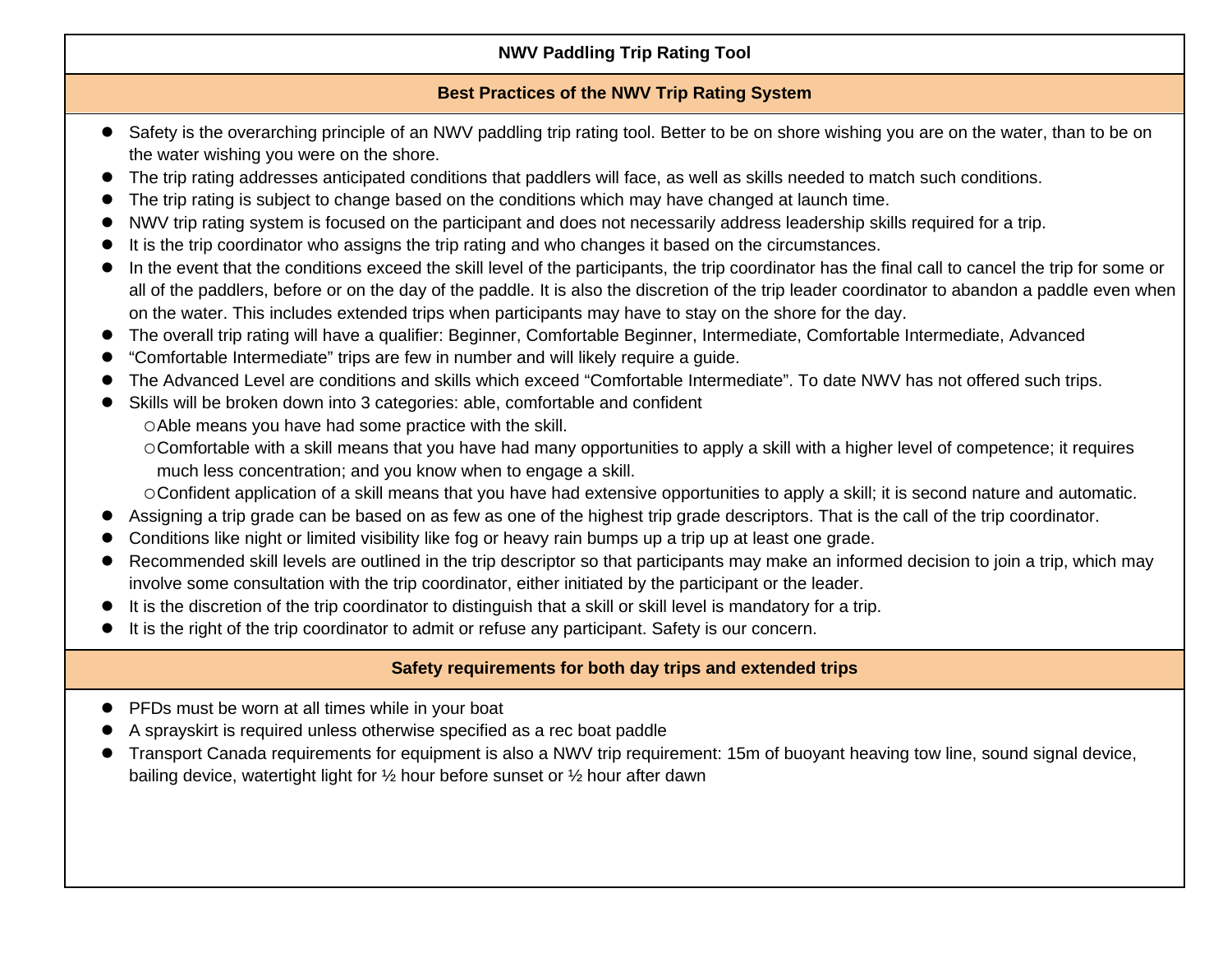## **Paddling Trip Rating Tool: Conditions and Method**

- When planning a trip, any two conditions exceeding the trip's average rating bumps the rating up to the next Grade (for example, a trip where all conditions are Grade B, except Grade C Wind and Grade C distance becomes a Grade C trip).
- Night or limited visibility (fog, heavy rain) bumps the rating up at least one Grade.
- Just before a trip, any wind, weather, swell, surf, sea state, or current conditions exceeding the posted Grade of the trip cause the entire trip to be bumped to that Grade (possibly even skipping a Grade) and should trigger a careful re-evaluation of the plan, goals, venue, and participants of that trip.
- There are no half Grades.

| <b>Conditions</b>                                 | <b>Grade A</b><br><b>Beginner</b>                                                                                    | <b>Grade B</b><br><b>Comfortable Beginner</b>                                                                          | <b>Grade C</b><br><b>Intermediate</b>                                                                           | <b>Grade D</b><br><b>Comfortable Intermediate</b>                            |
|---------------------------------------------------|----------------------------------------------------------------------------------------------------------------------|------------------------------------------------------------------------------------------------------------------------|-----------------------------------------------------------------------------------------------------------------|------------------------------------------------------------------------------|
| Wind                                              | Light<br>10 kms/hour                                                                                                 | Light to Moderate<br>15 kms/hour<br>Wind noticeably affects<br>movement of the paddler                                 | Moderate<br>20-25 kms/hour                                                                                      | Moderate<br>Up to 30 kms/hour                                                |
| Waves,<br><b>Breaking</b><br><b>Waves, Swells</b> | Under 1 foot waves;<br>No breaking waves<br>(Waves up to the deck<br>seam; water glassy to<br>rippled; no whitecaps) | Waves up to 2 feet;<br>Small breaking waves<br>(Waves up to armpit; light to<br>moderate chop; scattered<br>whitecaps) | Waves to 3 feet;<br>Breaking waves to 2'<br>(Waves to paddle tops; some<br>whitecaps; waves becoming<br>longer) | Waves up 3 feet';<br>Breaking Waves up to 4'<br>(Many whitecaps; some spray) |
| <b>Current</b>                                    | None or mild                                                                                                         | Mild currents<br>Up to 2-3 kms/hour                                                                                    | Moderate<br>Up to 4 kms/hour                                                                                    | Strong<br>Up to 5 kms/hour - Paddlers must<br>sprint to move forward         |
| <b>Open Crossing</b>                              | No open crossings                                                                                                    | Up to 2 kms                                                                                                            | Up to 3 kms                                                                                                     | More than 3 kms                                                              |
| <b>Landing Type</b>                               | Easy, gently sloping<br>sandy beach                                                                                  | Pebble, more steep, sand bars                                                                                          | Steeper slope, narrower landing<br>zone; rocky, slippery<br><b>Docks</b>                                        | Steeper beach, narrow landing zone,<br>dumping waves                         |
| Landing<br><b>Frequency</b>                       | No more than 1 km<br>between landings                                                                                | No more than 3 kms between<br>landings                                                                                 | No more than 5 kms between<br>landings                                                                          | More than 5 kms between landings                                             |
| <b>Total Distance</b><br>per day                  | Up to 10 kms                                                                                                         | Up to 15 km                                                                                                            | Up to 20 kms                                                                                                    | Up to 25 kms                                                                 |